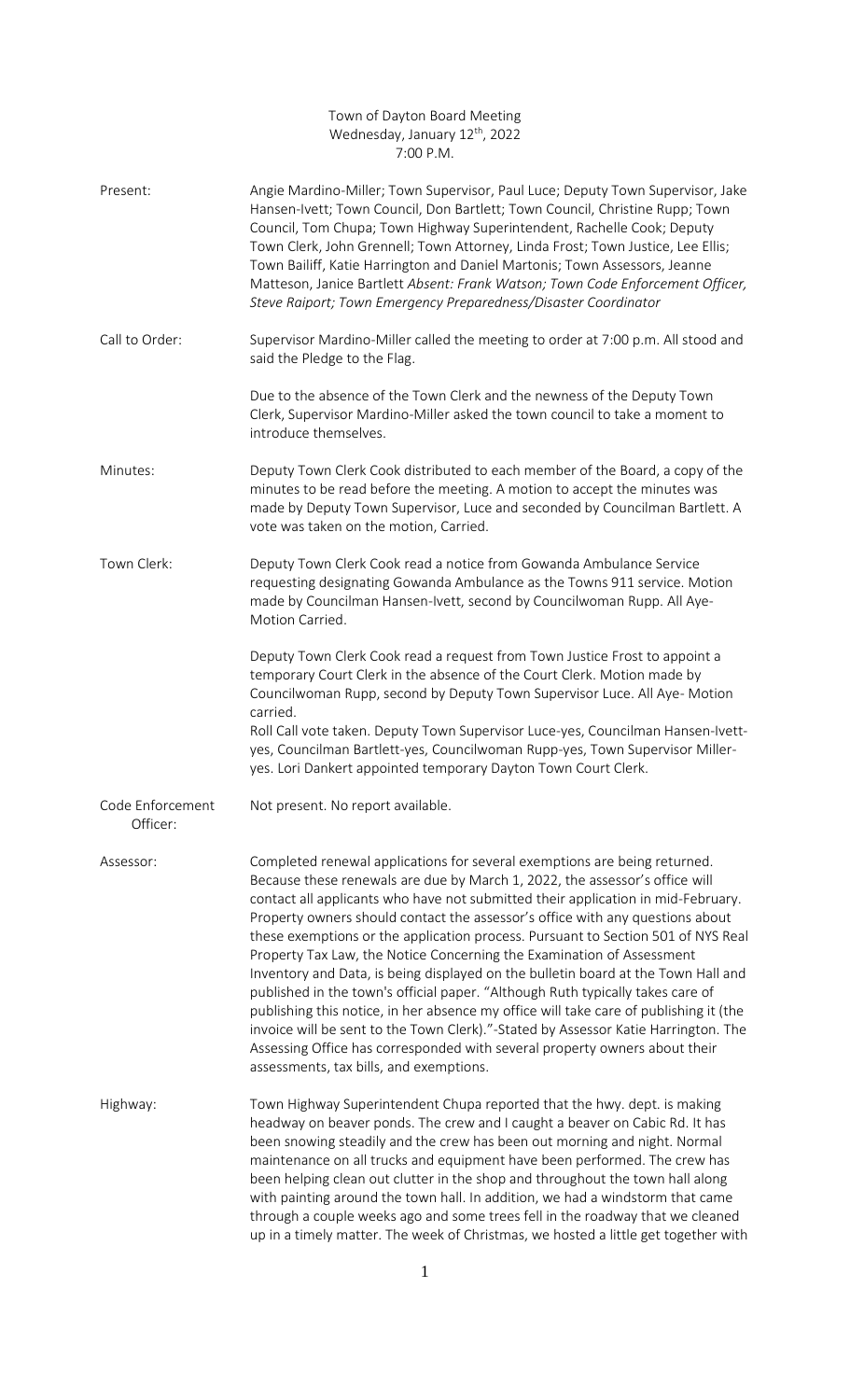the neighboring town hwy. depts. Just a way to say "thank-you" for all the help throughout the year. We had a severe ice storm come over night. The crew did well handling the storm. Additionally, Town Highway Superintendent Chupa addressed the board asking for some kind of raise for his part time employees who haven't received a raise in some time. A motion to give two part time employees a \$.50 raise was made by Councilman Bartlett, second by Councilman Hansen-Ivett. All Aye- Motion carried.

Supervisor: Town Supervisor Mardino-Miller addressed the board to pay the monthly bills. General Fund claims-voucher #s 1-22 in the amount of \$22,955.33 as set forth in Abstract #1, dated January 12, 2022, Highway Fund claims- voucher #s 1-17, in the amount of \$15,825.10 as set forth in Abstract #1 dated January 12, 2022, Street Lighting Fund claims- voucher #s 1-2, in the amount of \$289.27 as set forth in Abstract #1 dated January 12, 2022. A motion to pay Dec 2021 bills was made by Councilman Hansen-Ivett, second by Deputy Town Supervisor Luce. All Aye- Motion carried.

> Fund transfers: None available. CPA sent Town of Persia's transfers. Will address any transfers at Feb 9ths 2022 meeting.

Town Procurement Policy: Motion to accept Town Procurement Policy as written was made by Councilman Hansen-Ivett, second by Deputy Town Supervisor Luce. All Aye- Motion carried.

Roll Call vote taken. Deputy Town Supervisor Luce-yes, Councilman Hansen-Ivettyes, Councilman Bartlett-yes, Councilwoman Rupp-yes, Town Supervisor Milleryes.

Town Supervisor Mardino-Miller brought to the board that the town is paying for two internet services, Spectrum and Saia Communications. Her recommendation is to cancel Saia Communications because of cost effectiveness and the fact that Spectrum is fiber optic allowing less service interruptions. After board discussion, motion made to cancel Saia Communications by Deputy Town Supervisor Luce, second by Councilman Hansen-Ivett. All Aye- Motion carried.

Town Supervisor Mardino-Miller made the board aware of the Unified Court System's Internal Audit request of court records for fiscal year ending is 2021. These audits are due by March  $1<sup>st</sup>$ , 2022. Board discussion held regarding audit process.

Town Supervisor Mardino-Miller, addressing the board, introduced Mrs. Janice Bartlett who is requesting to be on the Planning Board. Motion to have Janice Bartlett on the planning board was made by Councilman Bartlett, second by Deputy Town Supervisor Luce. All Aye- Motion carried.

Town Supervisor Mardino-Miller addressed Real Property Tax Service Director Daniel Martonis and Real Property Tax Service assessor Katie Harrington regarding the legal issue: Jay D. McMaster vs. Town of Dayton, ET AL. Real Property Tax Assessment Article 7 Proceeding and the legal fees that have come with this issue. After a great deal of board discussion involving town attorney, John Grennell, and Real Property Services Dan Martonis and Katie Harrington, Martonis's recommendation was to sit on the sideline and let the school attorney handle it. It was brought to Martonis's attention that it is not considered sitting on the sideline when the Town of Dayton is receiving bills for \$598.50 from Hodgson Russ LLP Attorneys/Gowanda Central Schools attorneys. Also brought to Martonis's attention, the itemized list that the Town of Dayton received from Hodgson Russ LLP attorneys was all for interactions between Katie Harrington and Hodgson Russ LLP. There has been no board approval to hire any lawyer outside of the town attorney and the board chose to table this issue for one month. It was a unanimous decision by the board to table the discussion until the February board meeting.